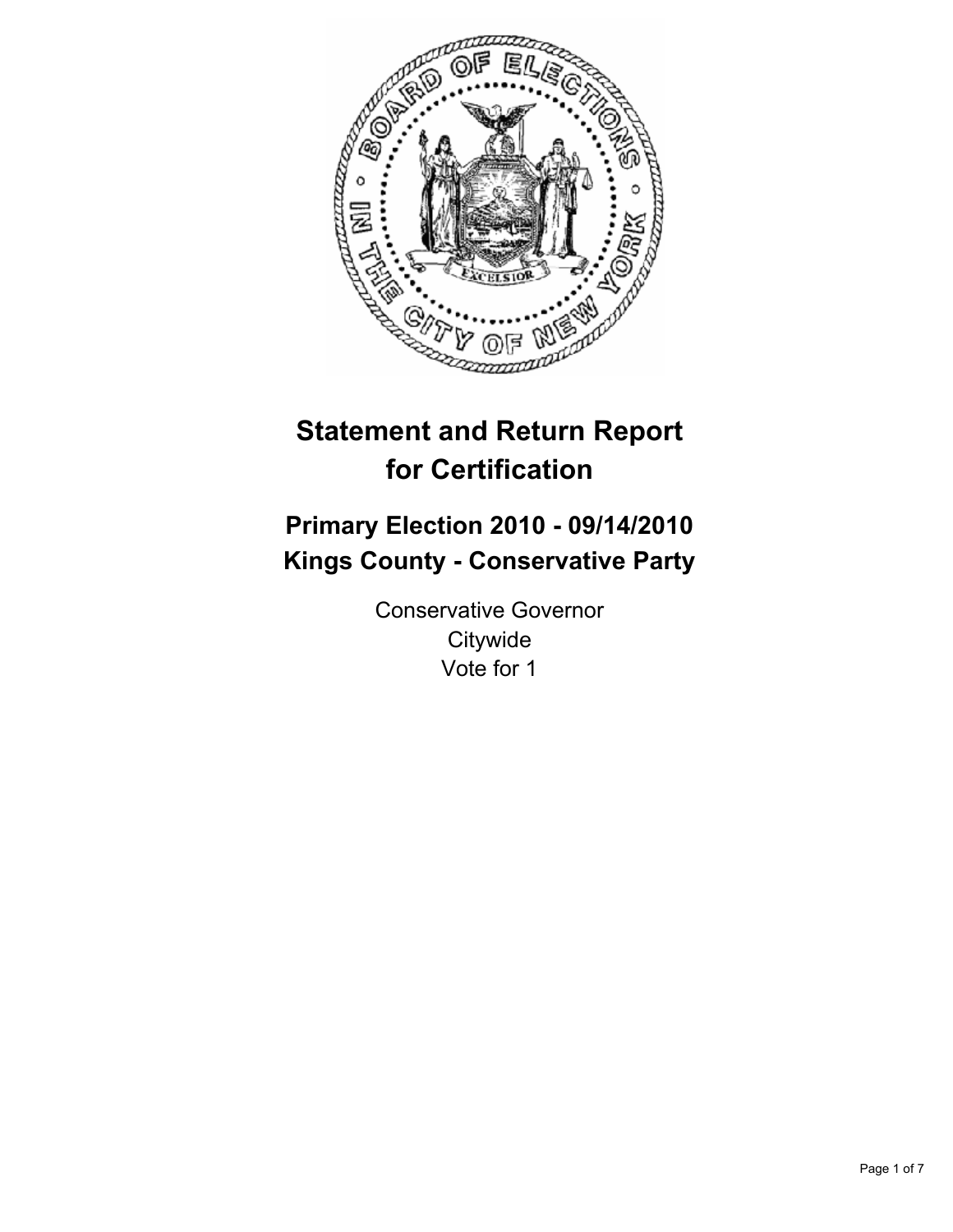

| <b>Total Votes</b>    | 4 |
|-----------------------|---|
| RALPH C LORIGO        | 2 |
| <b>RICK A LAZIO</b>   | 2 |
| AFFIDAVIT             | 0 |
| ABSENTEE/MILITARY     | 0 |
| <b>EMERGENCY</b>      | 0 |
| <b>PUBLIC COUNTER</b> | 4 |

## **Assembly District 41**

| <b>Total Votes</b>    | 23 |
|-----------------------|----|
| RALPH C LORIGO        | 4  |
| <b>RICK A LAZIO</b>   | 19 |
| AFFIDAVIT             | 0  |
| ABSENTEE/MILITARY     | 0  |
| <b>EMERGENCY</b>      | 0  |
| <b>PUBLIC COUNTER</b> | 23 |

## **Assembly District 42**

| <b>PUBLIC COUNTER</b> | 4 |
|-----------------------|---|
| <b>EMERGENCY</b>      |   |
| ABSENTEE/MILITARY     | 0 |
| AFFIDAVIT             | 0 |
| <b>RICK A LAZIO</b>   | 3 |
| RALPH C LORIGO        |   |
| <b>Total Votes</b>    | 4 |

## **Assembly District 43**

| <b>Total Votes</b>    |   |
|-----------------------|---|
| RALPH C LORIGO        | 4 |
| <b>RICK A LAZIO</b>   | 3 |
| AFFIDAVIT             | 0 |
| ABSENTEE/MILITARY     | 2 |
| <b>EMERGENCY</b>      | 0 |
| <b>PUBLIC COUNTER</b> | 6 |

| PUBLIC COUNTER           | 27 |
|--------------------------|----|
| <b>EMERGENCY</b>         | 0  |
| ABSENTEE/MILITARY        | 2  |
| AFFIDAVIT                |    |
| <b>RICK A LAZIO</b>      | 21 |
| RALPH C LORIGO           | 5  |
| CARL PALIDINO (WRITE-IN) |    |
| <b>Total Votes</b>       | 27 |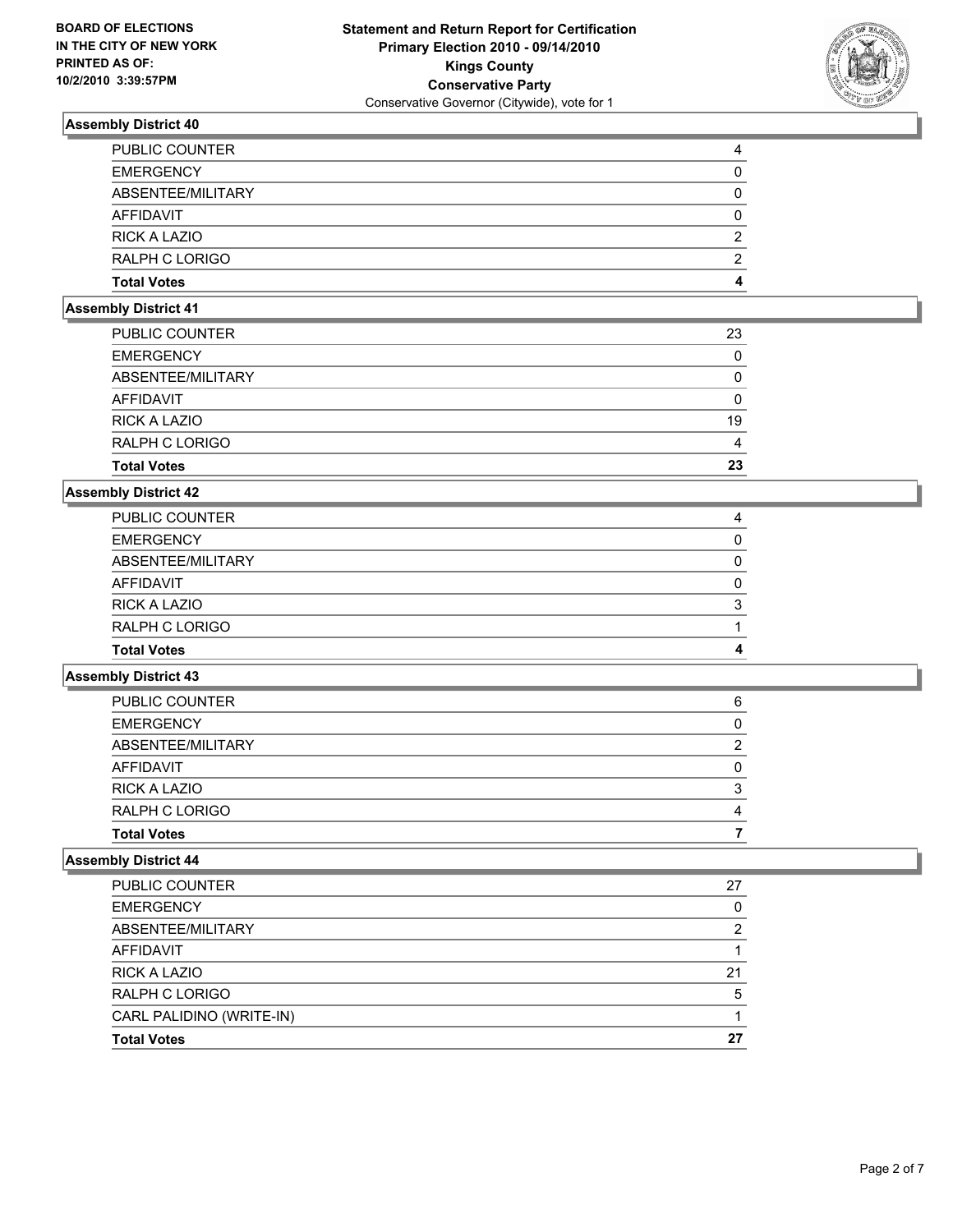

| <b>Total Votes</b>    | 12 |
|-----------------------|----|
| RALPH C LORIGO        | 4  |
| <b>RICK A LAZIO</b>   | 8  |
| AFFIDAVIT             | 0  |
| ABSENTEE/MILITARY     |    |
| <b>EMERGENCY</b>      | 0  |
| <b>PUBLIC COUNTER</b> | 12 |

#### **Assembly District 46**

| <b>Total Votes</b>    | 45 |
|-----------------------|----|
| RALPH C LORIGO        |    |
| RICK A LAZIO          | 38 |
| AFFIDAVIT             | 0  |
| ABSENTEE/MILITARY     | 3  |
| <b>EMERGENCY</b>      | 0  |
| <b>PUBLIC COUNTER</b> | 46 |

#### **Assembly District 47**

| <b>Total Votes</b>    | 18 |
|-----------------------|----|
| RALPH C LORIGO        |    |
| <b>RICK A LAZIO</b>   | 17 |
| AFFIDAVIT             | 0  |
| ABSENTEE/MILITARY     | 0  |
| <b>EMERGENCY</b>      | 0  |
| <b>PUBLIC COUNTER</b> | 18 |

## **Assembly District 48**

| <b>Total Votes</b>    | 38 |
|-----------------------|----|
| RALPH C LORIGO        | 6  |
| <b>RICK A LAZIO</b>   | 32 |
| AFFIDAVIT             |    |
| ABSENTEE/MILITARY     | 3  |
| <b>EMERGENCY</b>      | 0  |
| <b>PUBLIC COUNTER</b> | 35 |

| <b>Total Votes</b>       | 59 |
|--------------------------|----|
| PALADINO (WRITE-IN)      |    |
| CARL PALADINO (WRITE-IN) |    |
| RALPH C LORIGO           | 9  |
| RICK A LAZIO             | 48 |
| <b>AFFIDAVIT</b>         |    |
| ABSENTEE/MILITARY        | 4  |
| <b>EMERGENCY</b>         | 0  |
| <b>PUBLIC COUNTER</b>    | 61 |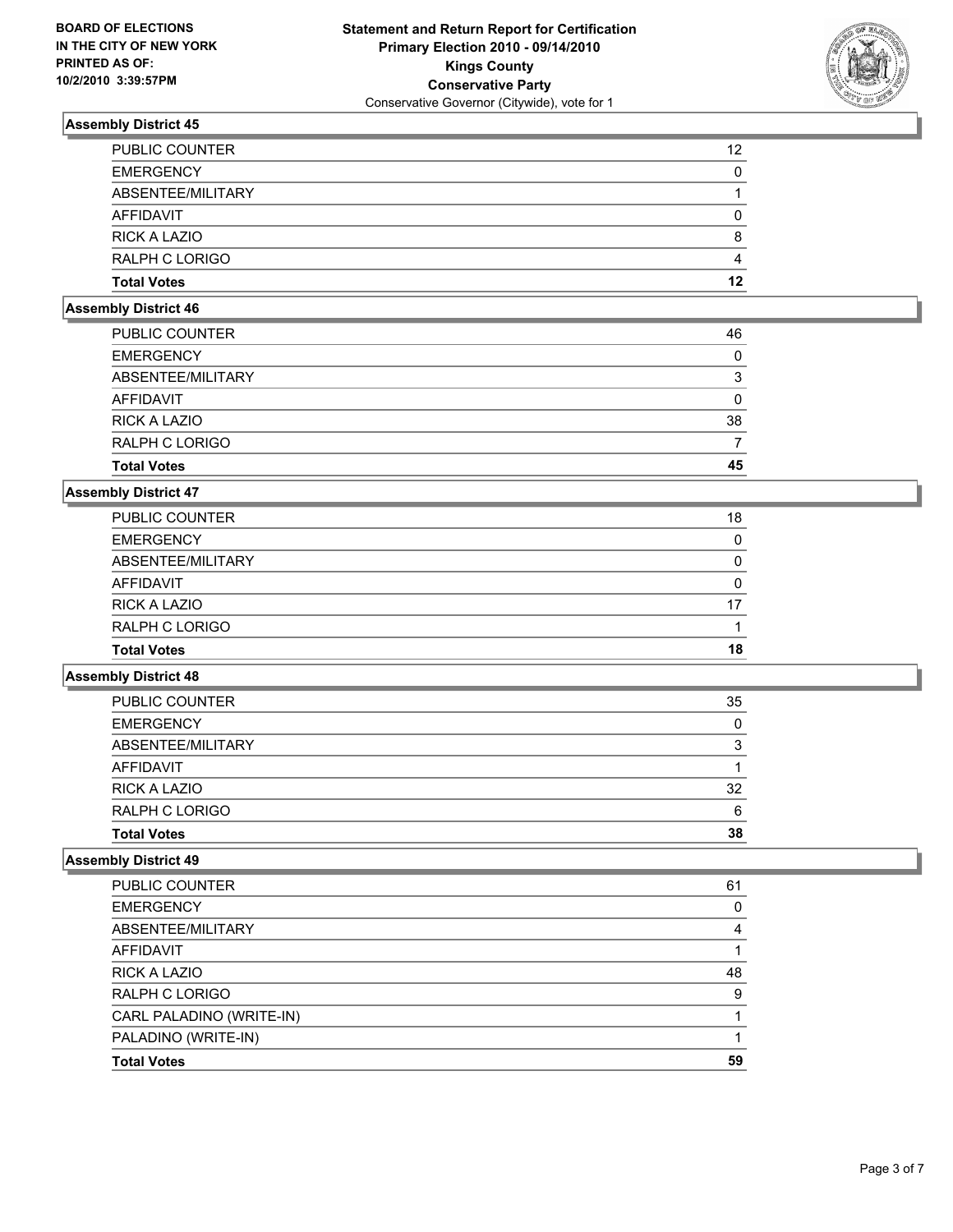

| <b>Total Votes</b>         | 9 |
|----------------------------|---|
| ARTHUR SADOWKSI (WRITE-IN) |   |
| <b>RALPH C LORIGO</b>      |   |
| RICK A LAZIO               | 8 |
| <b>AFFIDAVIT</b>           | 0 |
| ABSENTEE/MILITARY          | 2 |
| <b>EMERGENCY</b>           | 0 |
| <b>PUBLIC COUNTER</b>      | 9 |

#### **Assembly District 51**

| <b>Total Votes</b>  | 20 |
|---------------------|----|
| RALPH C LORIGO      | 3  |
| <b>RICK A LAZIO</b> | 17 |
| AFFIDAVIT           | 0  |
| ABSENTEE/MILITARY   | 0  |
| <b>EMERGENCY</b>    | 0  |
| PUBLIC COUNTER      | 20 |

## **Assembly District 52**

| <b>PUBLIC COUNTER</b> | 14 |
|-----------------------|----|
| <b>EMERGENCY</b>      | 0  |
| ABSENTEE/MILITARY     | 0  |
| AFFIDAVIT             | 0  |
| <b>RICK A LAZIO</b>   | 8  |
| RALPH C LORIGO        | 5  |
| <b>Total Votes</b>    | 13 |

#### **Assembly District 53**

| <b>Total Votes</b>    | 3 |
|-----------------------|---|
| RALPH C LORIGO        | 0 |
| <b>RICK A LAZIO</b>   | 3 |
| AFFIDAVIT             | 0 |
| ABSENTEE/MILITARY     |   |
| <b>EMERGENCY</b>      | 0 |
| <b>PUBLIC COUNTER</b> | 3 |

| <b>Total Votes</b>    | 8 |
|-----------------------|---|
| RALPH C LORIGO        |   |
| <b>RICK A LAZIO</b>   |   |
| AFFIDAVIT             | O |
| ABSENTEE/MILITARY     |   |
| <b>EMERGENCY</b>      | 0 |
| <b>PUBLIC COUNTER</b> | 8 |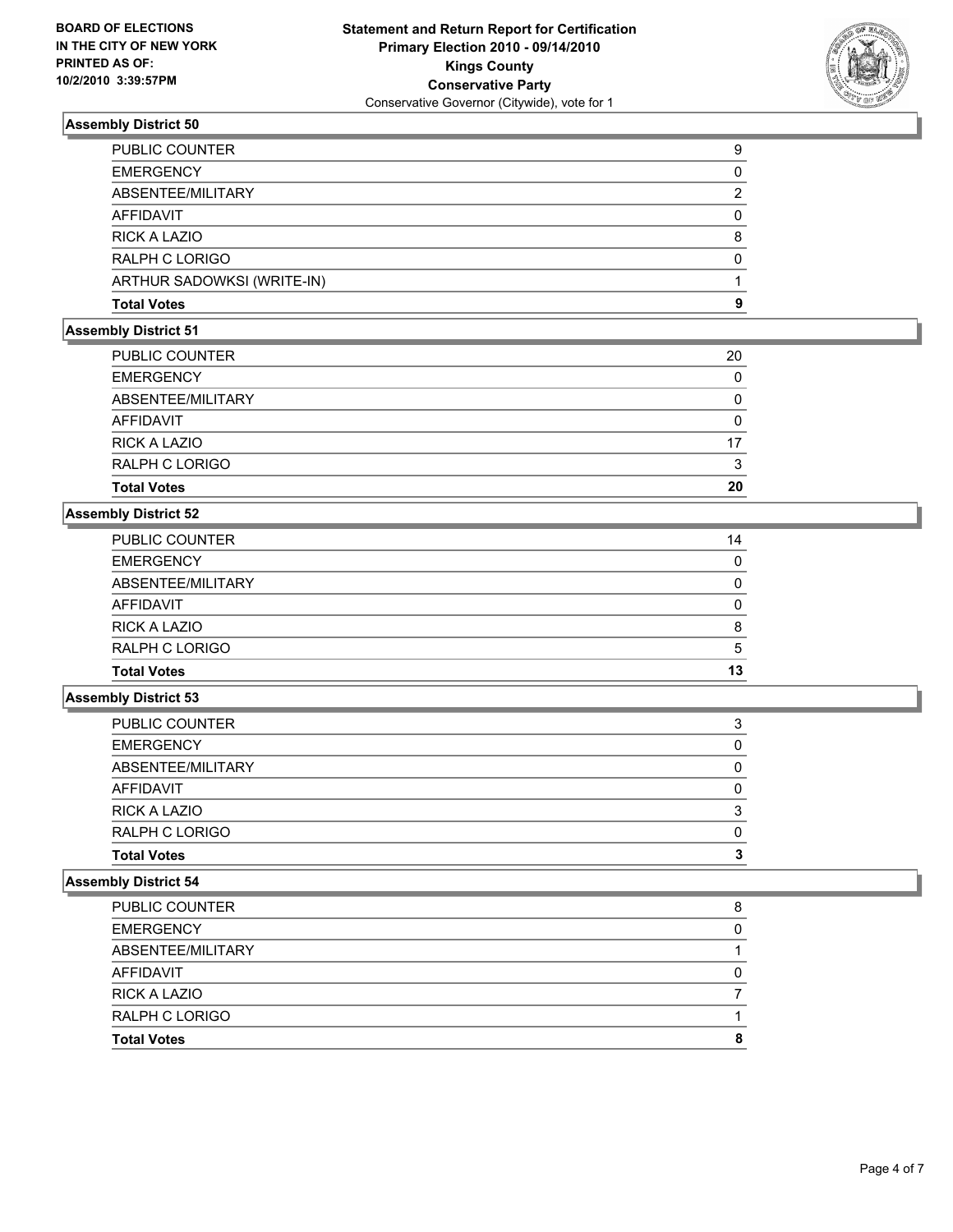

| <b>Total Votes</b>    | 10 |
|-----------------------|----|
| RALPH C LORIGO        |    |
| <b>RICK A LAZIO</b>   | 3  |
| AFFIDAVIT             | 0  |
| ABSENTEE/MILITARY     | 0  |
| <b>EMERGENCY</b>      | 0  |
| <b>PUBLIC COUNTER</b> | 10 |

#### **Assembly District 56**

| <b>Total Votes</b>  | 3 |
|---------------------|---|
| RALPH C LORIGO      |   |
| <b>RICK A LAZIO</b> | 2 |
| <b>AFFIDAVIT</b>    | 0 |
| ABSENTEE/MILITARY   |   |
| <b>EMERGENCY</b>    |   |
| PUBLIC COUNTER      | 2 |

#### **Assembly District 57**

| <b>Total Votes</b>    | 4 |
|-----------------------|---|
| RALPH C LORIGO        | 0 |
| RICK A LAZIO          | 4 |
| AFFIDAVIT             | 0 |
| ABSENTEE/MILITARY     | 0 |
| <b>EMERGENCY</b>      |   |
| <b>PUBLIC COUNTER</b> | 4 |

#### **Assembly District 58**

| <b>Total Votes</b>    |   |
|-----------------------|---|
|                       | 5 |
| RALPH C LORIGO        |   |
| <b>RICK A LAZIO</b>   | 4 |
| AFFIDAVIT             |   |
| ABSENTEE/MILITARY     |   |
| <b>EMERGENCY</b>      | 0 |
| <b>PUBLIC COUNTER</b> | 4 |

| PUBLIC COUNTER           | 41 |
|--------------------------|----|
| <b>EMERGENCY</b>         | 0  |
| ABSENTEE/MILITARY        |    |
| <b>AFFIDAVIT</b>         | 0  |
| <b>RICK A LAZIO</b>      | 37 |
| RALPH C LORIGO           | 3  |
| CARL PALADINO (WRITE-IN) |    |
| <b>Total Votes</b>       | 41 |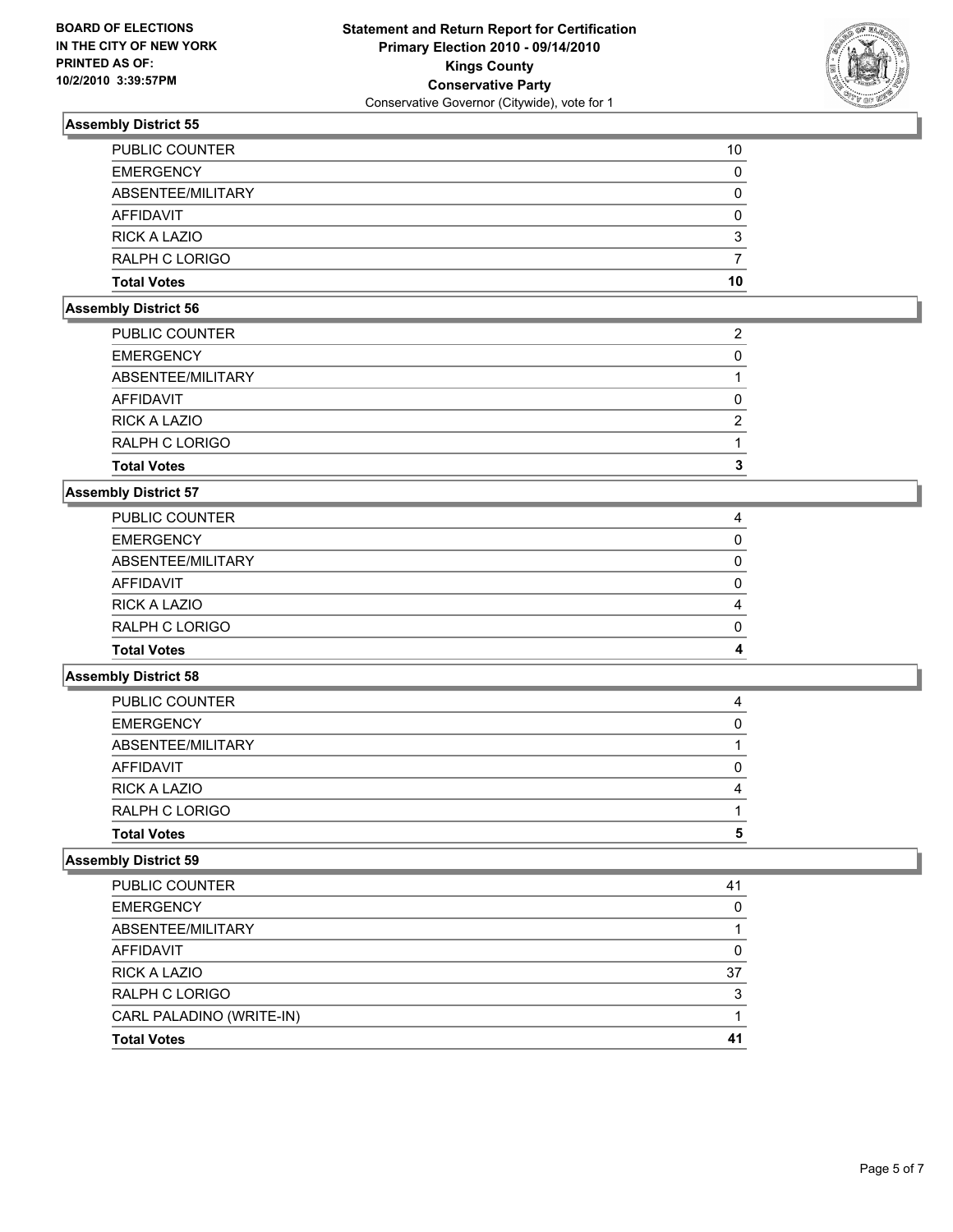

| <b>Total Votes</b>               | 43       |
|----------------------------------|----------|
|                                  |          |
| RAFFAELLO P. PARFETTO (WRITE-IN) |          |
| RALPH C LORIGO                   | 4        |
| <b>RICK A LAZIO</b>              | 38       |
| AFFIDAVIT                        | 0        |
| ABSENTEE/MILITARY                | 4        |
| <b>EMERGENCY</b>                 | $\Omega$ |
| <b>PUBLIC COUNTER</b>            | 40       |